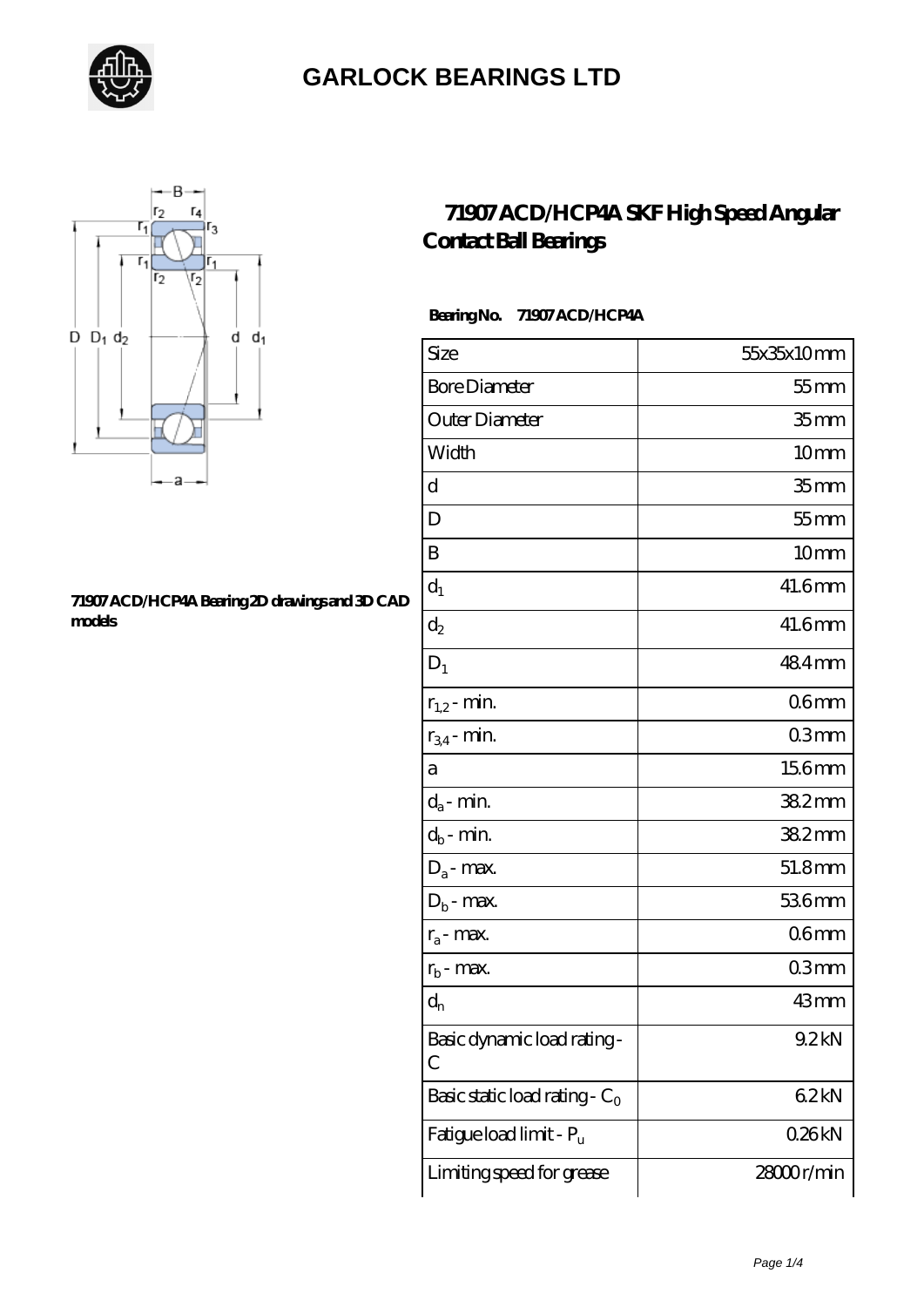

| lubrication                           |             |
|---------------------------------------|-------------|
| Limiting speed for oil<br>lubrication | 43000mm/min |
| Ball - $D_w$                          | 5556mm      |
| $Ball - z$                            | 21          |
| $G_{ref}$                             | 093cm3      |
| Calculation factor - e                | 068         |
| Calculation factor - $Y_2$            | 0.87        |
| Calculation factor - $Y_0$            | 038         |
| Calculation factor - $X_2$            | Q41         |
| Calculation factor - $Y_1$            | 092         |
| Calculation factor - $Y_2$            | 1.41        |
| Calculation factor - $Y_0$            | 076         |
| Calculation factor - $X_2$            | 067         |
| Preload class $A - G_A$               | 60N         |
| Preload class $B - G_B$               | 120N        |
| Preload class $C - G_C$               | 240N        |
| Preload class $D - G_D$               | 480N        |
| Calculation factor - f                | 1.1         |
| Calculation factor - $f_1$            | 0.98        |
| Calculation factor - $f_{2A}$         | 1           |
| Calculation factor - $f_{2B}$         | 1.07        |
| Calculation factor - $f_{\chi}$       | 1.12        |
| Calculation factor - $f_{2D}$         | 1.17        |
| Calculation factor - $f_{HC}$         | 1.04        |
| Preload class A                       | 90N/micron  |
| Preload class B                       | 117N/micron |
| Preload class C                       | 152N/micron |
| Preload class D                       | 203N/micron |
|                                       |             |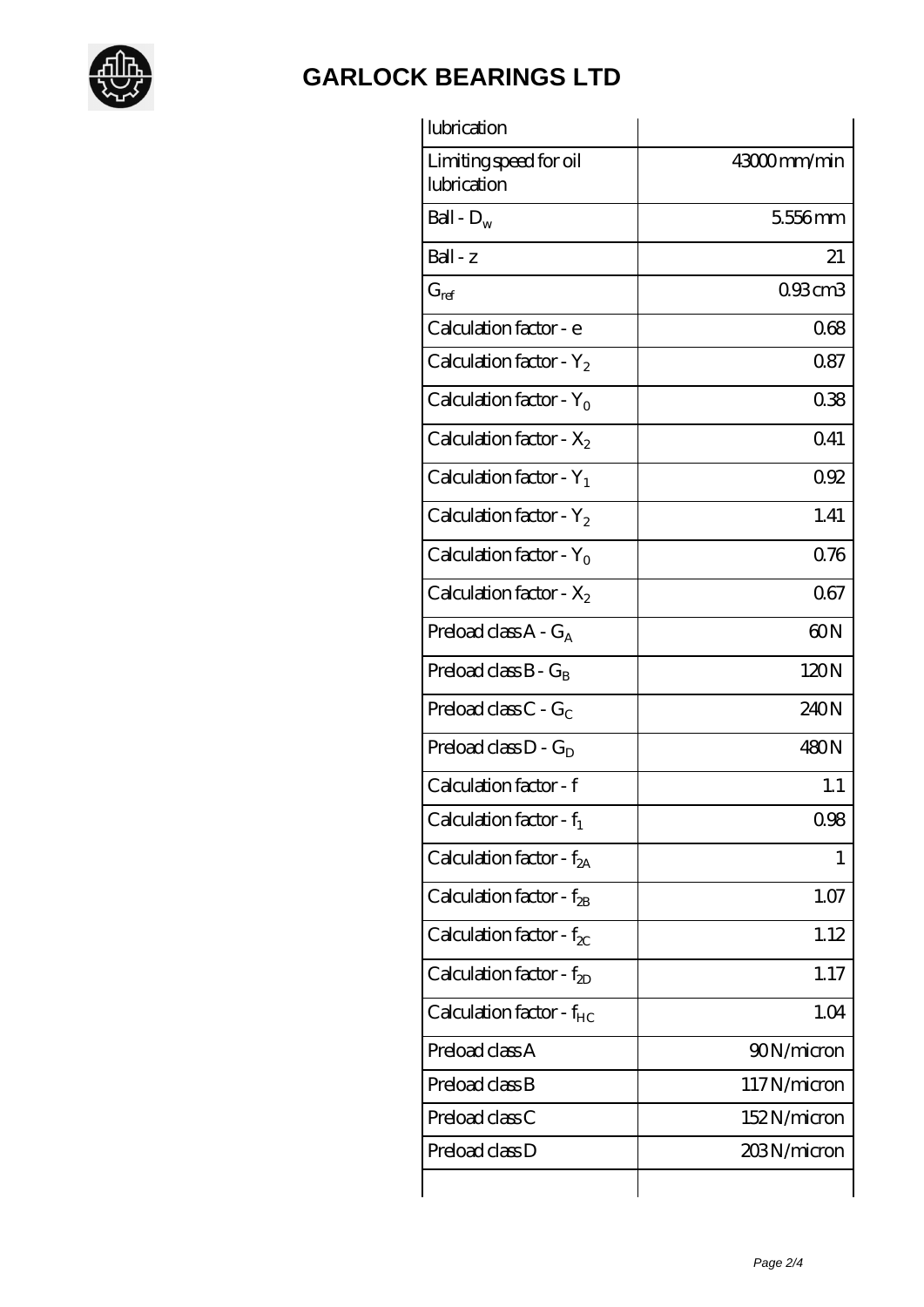

| $d_1$                                       | 41.6mm                |
|---------------------------------------------|-----------------------|
| $\mathrm{d}_2$                              | $41.6$ mm             |
| $D_1$                                       | 484mm                 |
| $r_{1,2}$ min.                              | 06 <sub>mm</sub>      |
| $r_{34}$ min.                               | 03mm                  |
| $d_{a}$ min.                                | $382$ mm              |
| $d_h$ min.                                  | 38.2mm                |
| $D_a$ max.                                  | 51.8mm                |
| $D_{b}$ max.                                | 536mm                 |
| $r_a$ max.                                  | 06 <sub>mm</sub>      |
| $rb$ max.                                   | 03mm                  |
| $d_{n}$                                     | 43mm                  |
| Basic dynamic load rating C                 | 9.23kN                |
| Basic static load rating $C_0$              | 62kN                  |
| Fatigue load limit P <sub>u</sub>           | 026kN                 |
| Attainable speed for grease<br>lubrication  | 28000r/min            |
| Attainable speed for oil-air<br>lubrication | 43000r/min            |
| Ball diameter $D_w$                         | 5556mm                |
| Number of balls z                           | 21                    |
| Reference grease quantity<br>$G_{ref}$      | $093$ cm <sup>3</sup> |
| Preload class $AG_A$                        | 60N                   |
| Static axial stiffness, preload<br>classA   | $90N/\mu$ m           |
| Preload class $BG_R$                        | 120N                  |
| Static axial stiffness, preload<br>classB   | $117N/\mu$ m          |
| Preload class C $G_C$                       | 240N                  |
| Static axial stiffness, preload<br>classC   | 152N/μ m              |
| Preload class $D G_D$                       | 480N                  |
| Static axial stiffness, preload             | 203N/µ m              |